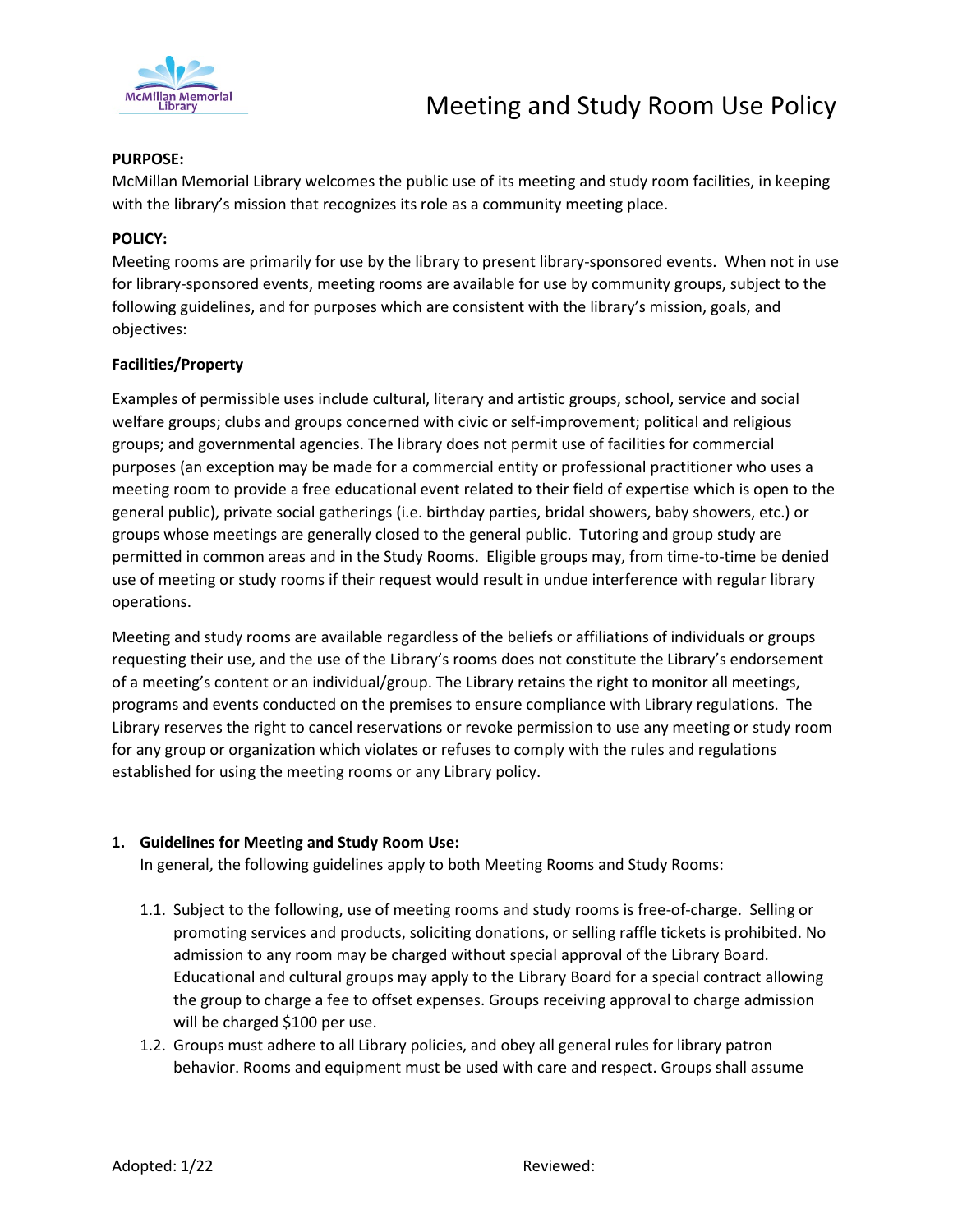

responsibility for, and shall compensate the library for, damages done to the Library facility, equipment or property during use.

- 1.3. Advance reservation of meeting rooms is required for all non-library groups. Reservations will be accepted on a first-come, first serve basis. Reservations are not transferable.
- 1.4. A meeting room reservation request must be submitted by the group requesting use of a meeting room in advance of the requested date, and shall require approval by Library staff. The submitted reservation request constitutes agreement that a meeting will take place. Failure to cancel the meeting 48 hours prior to the reserved time as required by Section 2.1.9 of this Policy, or failing to show may be cause for refusing future requests by that group for meeting room space. Study rooms are intended for use by individuals or small groups seeking a quiet study area. Study rooms are not reserved as a meeting room, unless a special exception is granted by Library Administration.
- 1.5. Groups shall not exceed the legal posted capacity of any room. It is the group's responsibility to monitor compliance with capacity regulations.
- 1.6. Groups are not allowed to show films unless they present written proof that the group has public performance rights to show the film in the library.
- 1.7. Smoking, vaping and drinking alcoholic beverages are not permitted in the Library.
- 1.8. Groups may not attach anything to Library walls, windows or furnishings without permission of Library Administration.
- 1.9. Groups using rooms must always remain in public areas of the library.
- 1.10. Library telephones are not available for use in meeting or study rooms.
- 1.11. Any special table or seating arrangements shall be the responsibility of the group using the room. The group using the room is responsible for returning the room to its original condition when the meeting is over. When scheduling, groups should allow extra time for setting up the room before the meeting is to start and for returning it to its original condition when the meeting is over.
- 1.12. Groups using rooms are responsible for clean-up after meetings. To allow for clean-up prior to Library close, meetings must be concluded 15 minutes prior to the Library's closing time. Only groups that have obtained permission from Library Administration at least 48 hours beforehand may remain in the Library after it is no longer open to the public. Groups using the library at any time the Library is not open to the public will be charged \$50/hour to cover additional staff time required to remain after-hours. This overtime fee may be waived for city, county and state agencies by Library Administration.
- 1.13. Groups that have been responsible for damage to Library property or that have disregarded Library rules during previous uses of the facilities may be denied further use of the meeting or study rooms.
- 1.14. Diffusers or any other personal equipment that could limit the ability of another patron from enjoying a library room after the user vacates it are not permitted in any meeting or study room.
- 1.15. McMillan Memorial Library and its employees shall not assume responsibility for any property of groups, individuals or organizations. All property belonging to a group using the rooms shall be removed from the library at the end of each use.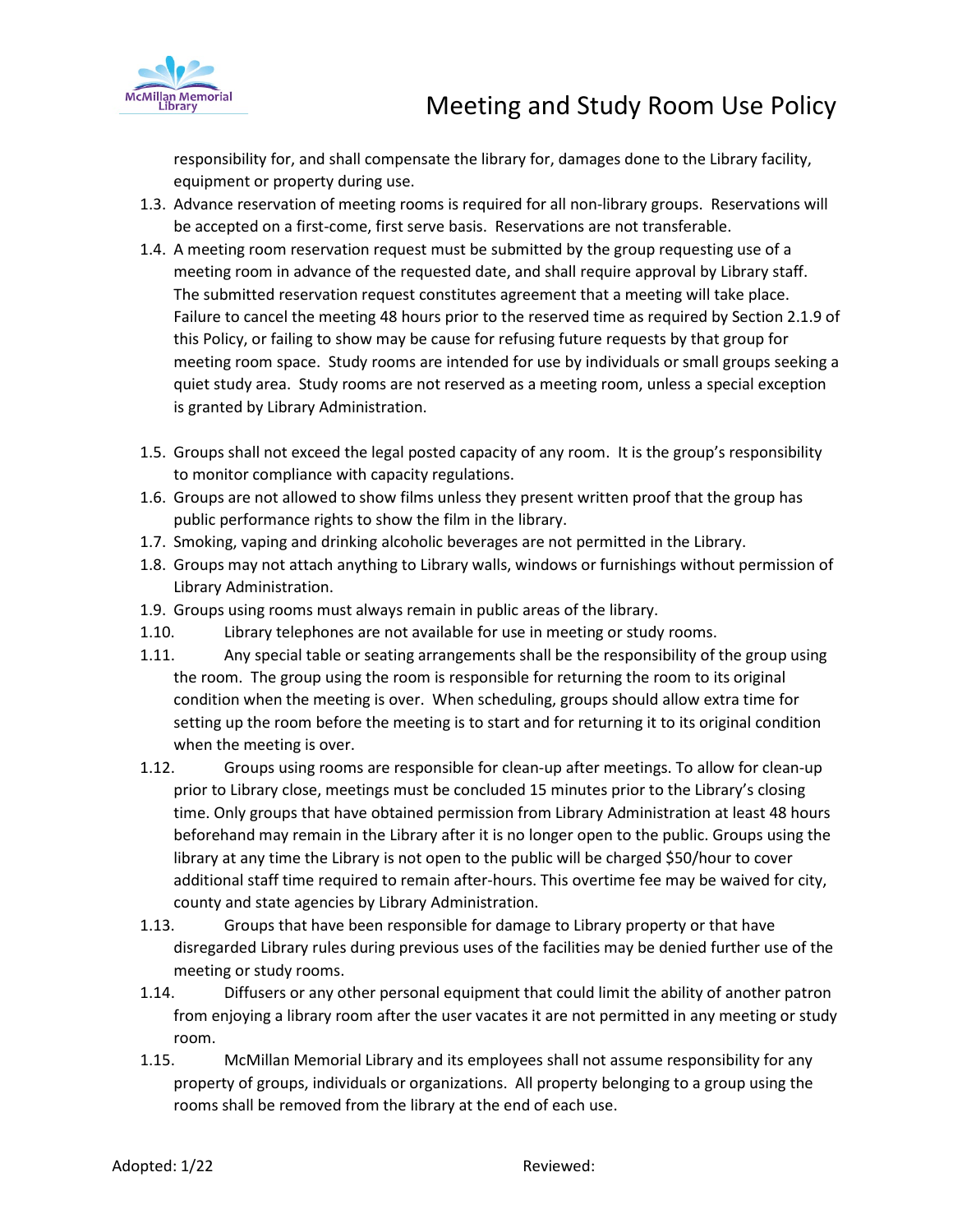

1.16. The Library does not disinfect meeting or study rooms between uses. Cleaning products may be provided at patron request if disinfecting of the work area is desired.

## **2. Meeting Rooms**

The Library encourages public use of meeting room facilities. However, Library-sponsored programs have priority over outside group uses of meeting rooms.

The Library has four meeting rooms that are available for public use:

| <b>Room Name:</b>                 | <b>Maximum</b><br>Capacity: | <b>Must Remain</b><br><b>Open to Public?</b> | <b>Beverages</b><br>Allowed? | Food<br>Allowed? |
|-----------------------------------|-----------------------------|----------------------------------------------|------------------------------|------------------|
| <b>Fine Arts Center (Theater)</b> | 248                         | Yes                                          | No                           | No               |
| <b>All Purpose Room</b>           | 80                          | Yes*                                         | Yes                          | Yes              |
| <b>Margaret McCourt</b>           | 20                          | Yes                                          | Yes                          | Yes              |
| <b>Conference Room</b>            |                             |                                              |                              |                  |
| <b>Large Meeting Room</b>         | 20                          | Yes                                          | Yes                          | Yes              |

\*Door must remain open when art is displayed.

#### **2.1 Meeting Room Reservations**

- 2.1.1. Meeting rooms must be reserved.
- 2.1.2. Groups are limited to 12 meeting room uses during a calendar year. One reservation may last up to an entire day. Each room counts as a separate reservation.
- 2.1.3. Reservation requests that require equipment or room modification must be made at least 72 hours in advance.
- 2.1.4. Reservations may be made from the Library's website: [www.mcmillanlibrary.org.](http://www.mcmillanlibrary.org/)
- 2.1.5. A tentative reservation, made by telephone or online, is not official until approved by the Library.
- 2.1.6. Reservations are accepted up to six months in advance of the meeting date.
- 2.1.7. While groups composed of individuals under 18 years of age are permitted to use the meeting rooms, an individual over the age of 18 must make the reservation, must be present throughout the meeting, and must agree to assume responsibility for the actions of the participants.
- 2.1.8. The Library has a variety of equipment available for meeting room use. Groups wishing to use special equipment or desiring specific seating layouts should inform the Library of their needs at the time that they fill out the reservation form. Access to the sound booth in the Fine Arts Center is limited to Library staff and authorized personnel.
- 2.1.9. Cancellations should be made at least 48 hours before the scheduled starting time of a meeting. The Library reserves the right to deny future use of the meeting facilities to groups that fail to provide such notice. A reserved room that remains unoccupied for the first 30 minutes of the reservation may be subject to cancellation.
- 2.1.10. In the case of an emergency for if a meeting room is needed for other Library purposes, the Library reserves the right to reschedule or reassign a group to another meeting room.